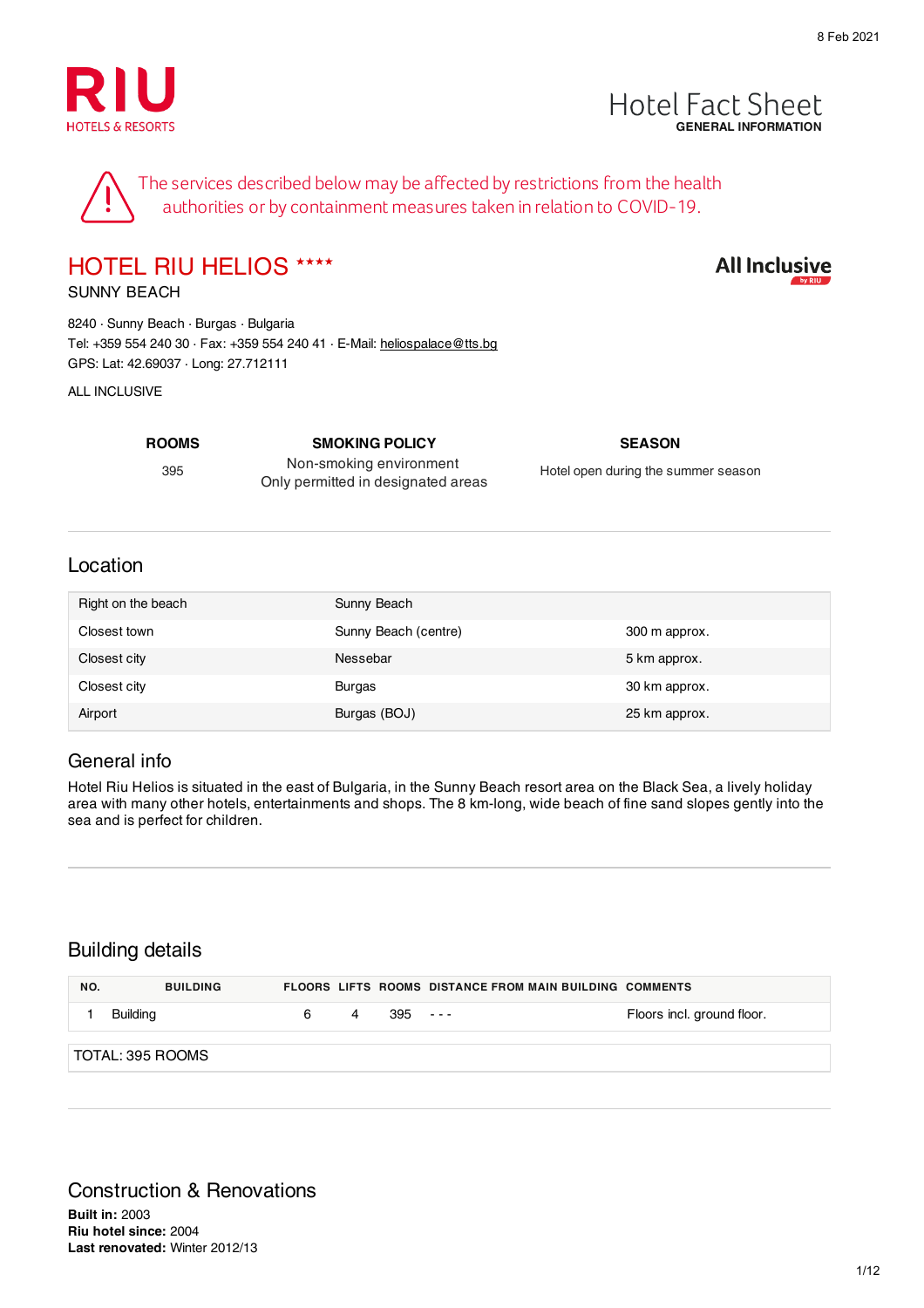## Environmental best practices

| <b>GROUP</b> | <b>MEASURE</b>                                 | <b>COMMENTS</b> |
|--------------|------------------------------------------------|-----------------|
| Energy       | Low-energy lighting                            |                 |
| Energy       | Main switch in guest rooms                     |                 |
| Waste        | Environmentally-friendly purchasing policy     |                 |
| Waste        | Minimum use of single portion packs at buffets |                 |
| Water        | Eco-Friendly towel change policy               |                 |
| Water        | Hot-cold mixer tap                             |                 |
| Water        | Use of biodegradable cleaning agents           |                 |
| Water        | WC watersaving flush                           |                 |

#### Awards & Certifications

| <b>AWARDS &amp; CERTIFICATIONS</b>                 | <b>YEAR</b> | <b>COMMENTS</b> |
|----------------------------------------------------|-------------|-----------------|
| Holiday Check Recommended                          | 2019        | 2018.           |
| <b>TUI Top Quality</b>                             | 2017        | 2016, 2015.     |
| <b>HolidayCheck Award</b>                          | 2016        | 2014.           |
| TripAdvisor <sup>®</sup> Certificate of Excellence | 2016        |                 |
| Travelife Gold Award                               |             |                 |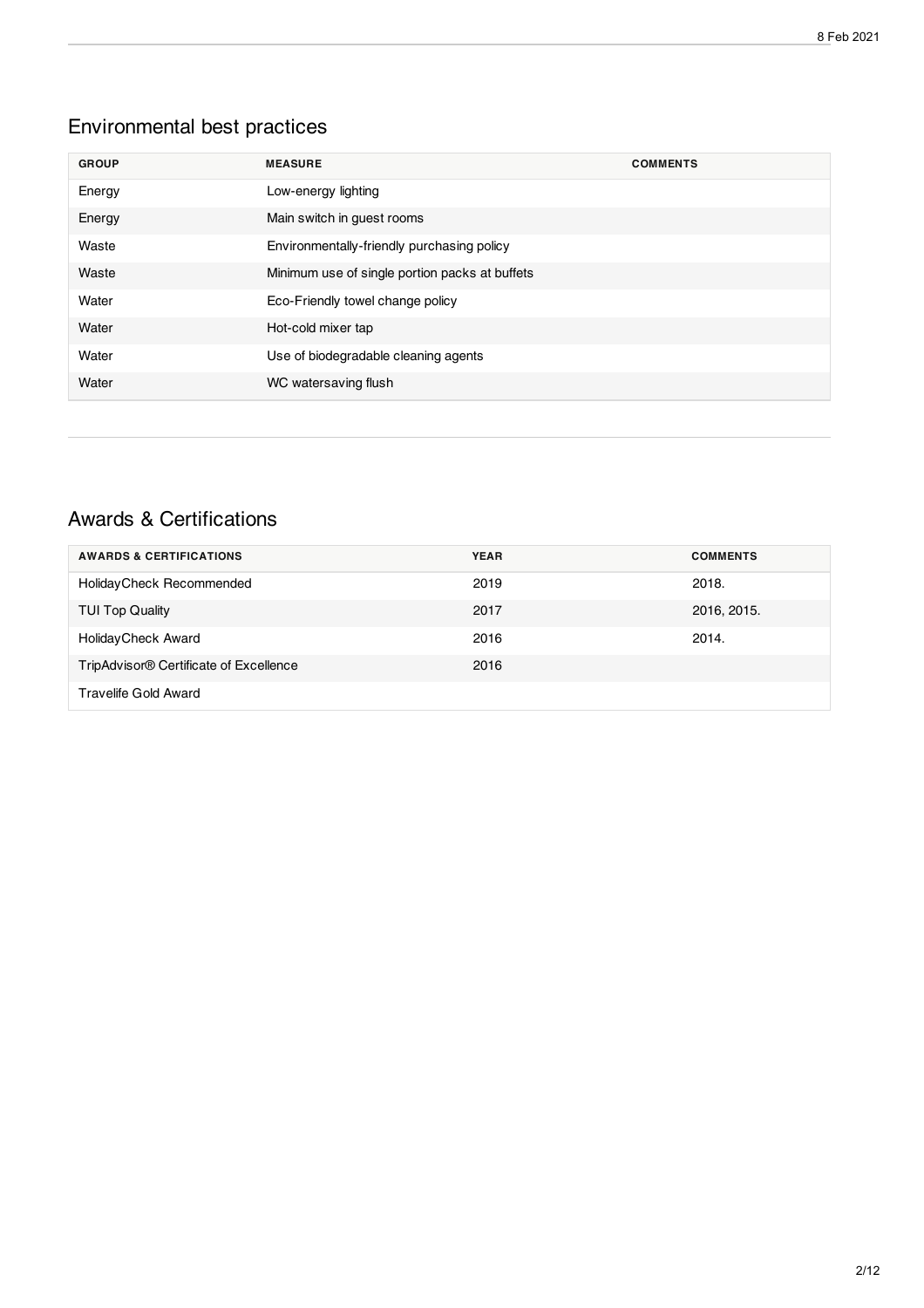

SUNNY BEACH

#### **Hotel Fact Sheet FACILITIES**

**All Inclusive** 

#### **Facilities**

#### Hotel Facilities

| <b>TYPE</b>             | <b>COMMENTS</b>                                                                                                      |
|-------------------------|----------------------------------------------------------------------------------------------------------------------|
| Main restaurant         | With terrace.                                                                                                        |
| Speciality restaurants  | 2 theme restaurants: Asian and Bulgarian.                                                                            |
| <b>Bars</b>             | 2 bars.                                                                                                              |
| Pools                   | 2 outdoor swimming pools with children's sections.                                                                   |
| Health & Beauty centre  | Spa with sauna, steam bath, whirlpool bath, hairdresser, beauty salon and massages<br>(additional charge). Free gym. |
| WiFi zone               | Free WiFi throughout hotel incl. guest rooms.                                                                        |
| RiuLand kid's club      |                                                                                                                      |
| Conference facilities   | 1 meeting room 60 s gm.                                                                                              |
| Several boutiques/shops |                                                                                                                      |
| Medical service         | Doctor's visit on request. Doctors office in the lobby.                                                              |
| Hotel parking           | Open air, free of charge. Limited parking places.                                                                    |

#### Reception **Reception staff speak:** Bulgarian · German · English · Russian · French **Local languages:** Bulgarian **Local currency:** Bulgarian Lev

#### Reception services

| <b>TYPE</b>       | <b>ON REQUEST</b> | <b>EXTRA CHARGE</b> | <b>COMMENTS</b>                   |
|-------------------|-------------------|---------------------|-----------------------------------|
| 24 hour reception |                   |                     |                                   |
| Laundry service   |                   | $\checkmark$        |                                   |
| Rent a car        |                   | ✔                   |                                   |
| Taxi ordering     | ✔                 | $\sqrt{ }$          | Calls for taxi through reception. |
| No pets allowed   |                   |                     |                                   |

#### Means of payment **Currency exchange in hotel**

**Accepted credit cards:** MasterCard · Visa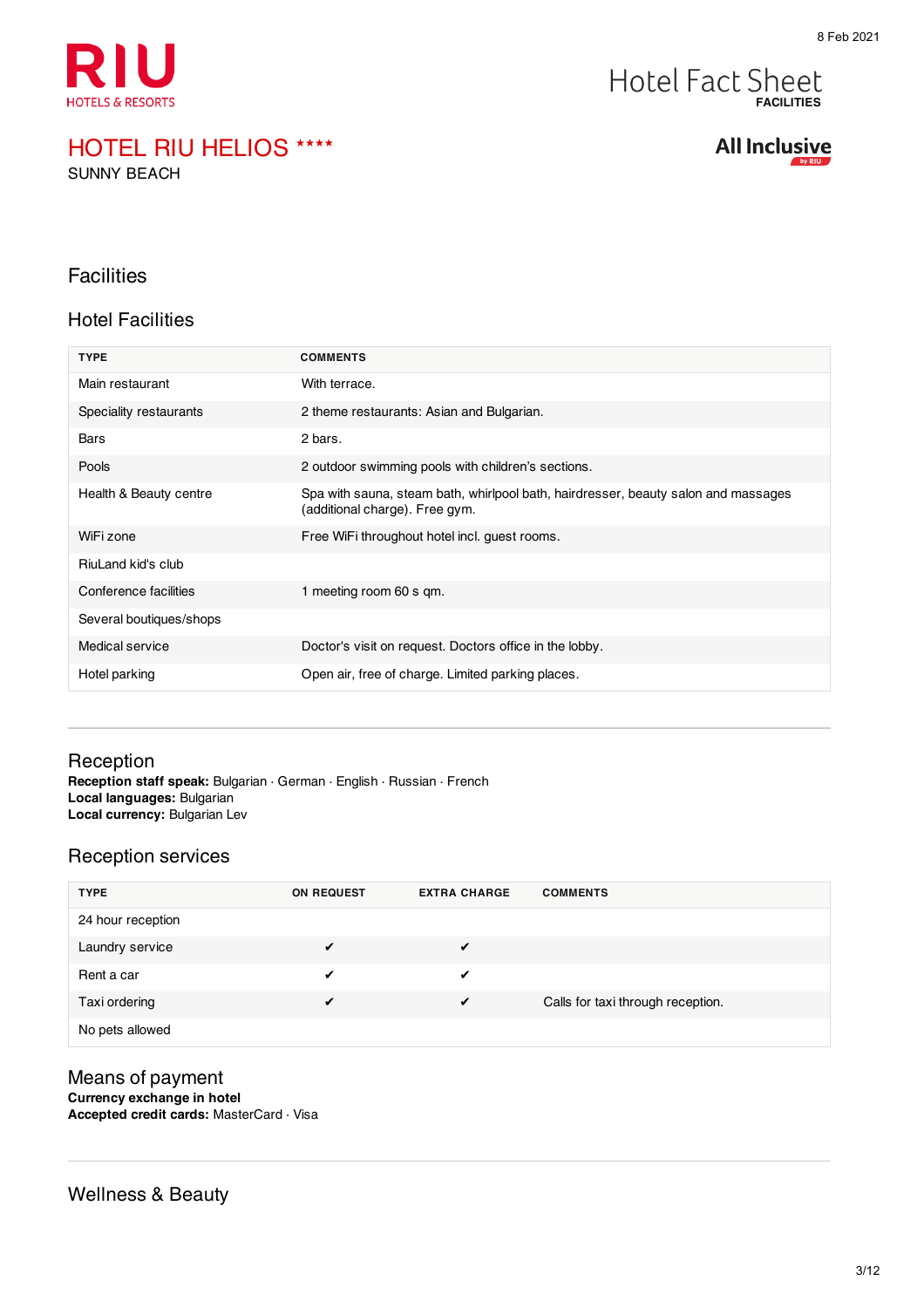| <b>DESCRIPTION</b> | <b>NAME / LOCATION</b> |   | NO CHARGE EXTRA CHARGE COMMENTS |                                                      |
|--------------------|------------------------|---|---------------------------------|------------------------------------------------------|
| Spa                | Paradise Spa & Beauty  |   | ✓                               | All wellness & beauty facilities offered at the Spa. |
| Sauna              |                        |   | $\checkmark$                    |                                                      |
| Steam bath         |                        |   | ✔                               |                                                      |
| Whirlpool bath     |                        |   | ✓                               |                                                      |
| Massage rooms      |                        |   | ✔                               |                                                      |
| Hairdresser        |                        |   | ✓                               |                                                      |
| Beauty salon       |                        |   | $\checkmark$                    |                                                      |
| Gym                |                        | ✔ |                                 |                                                      |

#### Remarks

Use of gym, whirlpool bath, sauna and steam bath is restricted to guests over 18 years old. Sports shoes are compulsory when using the gym.

#### Conference Facilities

| <b>NAME</b>  | (SQ M ) | (M) | <b>PAX</b>    | <b>PAX</b> | <b>PAX</b>               | <b>PAX</b>    | <b>PAX</b>               | SIZE HEIGHT THEATRE CLASSROOM BANQUET COCKTAIL U-SHAPE COMMENTS |
|--------------|---------|-----|---------------|------------|--------------------------|---------------|--------------------------|-----------------------------------------------------------------|
| Meeting room | 60      |     | $\sim$ $\sim$ | 30         | $\overline{\phantom{a}}$ | $\sim$ $\sim$ | $\overline{\phantom{0}}$ |                                                                 |

#### External Facilities

| <b>TYPE/NAME</b> | <b>DISTANCE</b><br><b>COMMENTS</b><br>APPROX. |
|------------------|-----------------------------------------------|
| Bank             | 700 m                                         |
| Chemist          | 20 <sub>m</sub>                               |
| Doctor           | External services.<br>1 km                    |
| Hospital         | Public hospital.<br>17 km                     |
| Public transport | Bus stop.<br>400 m                            |
| Shopping centre  | 500 m                                         |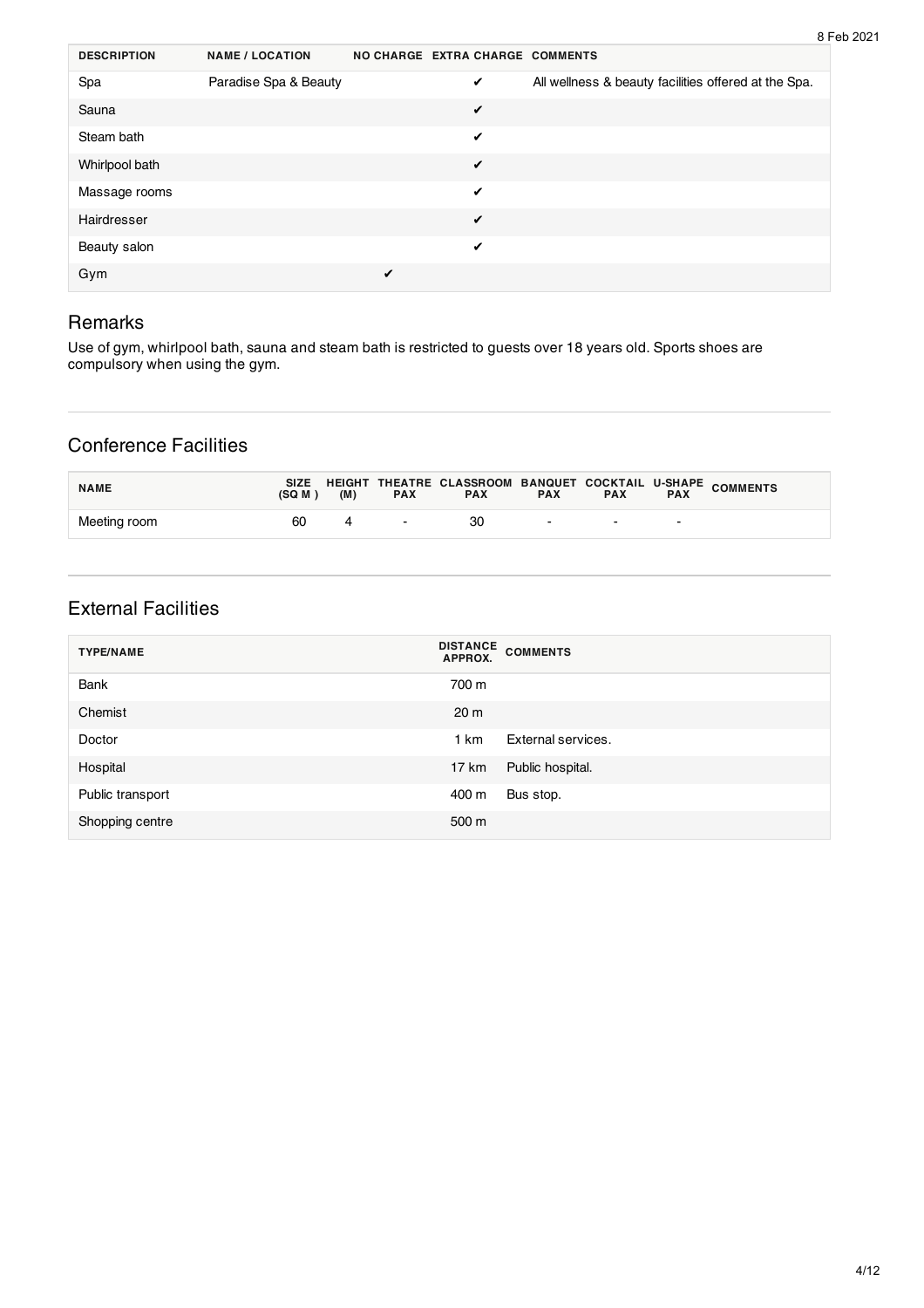

SUNNY BEACH



**All Inclusive** 

#### Food & Beverages

#### **Restaurants**

| <b>NAME</b> | <b>TYPE</b>              | <b>NO</b><br>SMOKING COND. | <b>AIR</b> | <b>OPENING</b>      | <b>BUFFET/</b><br><b>MENU/</b><br><b>SNACKS</b> | <b>COMMENTS</b>                                                                                               |
|-------------|--------------------------|----------------------------|------------|---------------------|-------------------------------------------------|---------------------------------------------------------------------------------------------------------------|
|             | Main restaurant          | ✔                          | ✔          |                     |                                                 | With terrace.                                                                                                 |
|             | <b>Breakfast</b>         |                            |            | 07.30-<br>10.00h    | <b>Buffet</b>                                   | Varied buffet, live cooking stations.                                                                         |
|             | Lunch                    |                            |            | 12.30-<br>14.00h    | <b>Buffet</b>                                   | Only during the high season: hot and cold<br>buffet starters. Live cooking stations and<br>assorted desserts. |
|             | Dinner                   |                            |            | 18.00-21.30         | <b>Buffet</b>                                   | Hot and cold buffet starters. Live cooking<br>stations. Dessert buffet. Themed buffets<br>(two times a week). |
|             | Asian restaurant         | ✔                          | ✔          |                     |                                                 |                                                                                                               |
|             | Optional dinner          |                            |            | 18.30-<br>21.30h    | <b>Buffet</b>                                   | With reservation. Opening is dependent<br>on the occupancy level of the hotel.                                |
|             | Snack restaurant         | $\checkmark$               |            |                     |                                                 | In the evening Bulgarian restaurant.                                                                          |
|             | Continental<br>breakfast |                            |            | 10.00-11.00         | <b>Buffet</b>                                   |                                                                                                               |
|             | Lunch                    |                            |            | $12.00 -$<br>15.00h | <b>Buffet</b>                                   | Light meals.                                                                                                  |
|             | Afternoon snack          |                            |            | $15.00 -$<br>17.00h | <b>Buffet</b>                                   | Pastries, coffee and ice cream.                                                                               |
|             | Optional dinner          |                            |            | 19.00-<br>21.30h    | <b>Buffet</b>                                   | Bulgarian restaurant. With reservation.<br>Opening is dependent on the occupancy<br>level of the hotel.       |

#### Bars

| <b>NAME</b>              | <b>TYPE</b>             | <b>COMMENTS</b>                       |
|--------------------------|-------------------------|---------------------------------------|
|                          | Lobby bar/ Poolside bar | Open from 10.00-23.00h.               |
| $\overline{\phantom{a}}$ | Lounge bar              | Open from 19.00-24.00h. With terrace. |

#### Dress code for dinner

Formal dress required for dinner. Main restaurant: gentlemen – no sleeveless T-shirts. Theme restaurants: gentlemen – no sleeveless T-shirts, long trousers.

#### **Remarks**

Opening and mealtimes are subject to change.

Unlimited domestic beverages (alcoholic and non-alcoholic drinks) at the hotel bars and restaurants (depending on opening times) offered until midnight. In all buffet restaurants there are soft drinks, water, beer and wine. Spirits are to be ordered at the hotel bars.

Gluten-free dishes are available on request. It is required to inform in advance.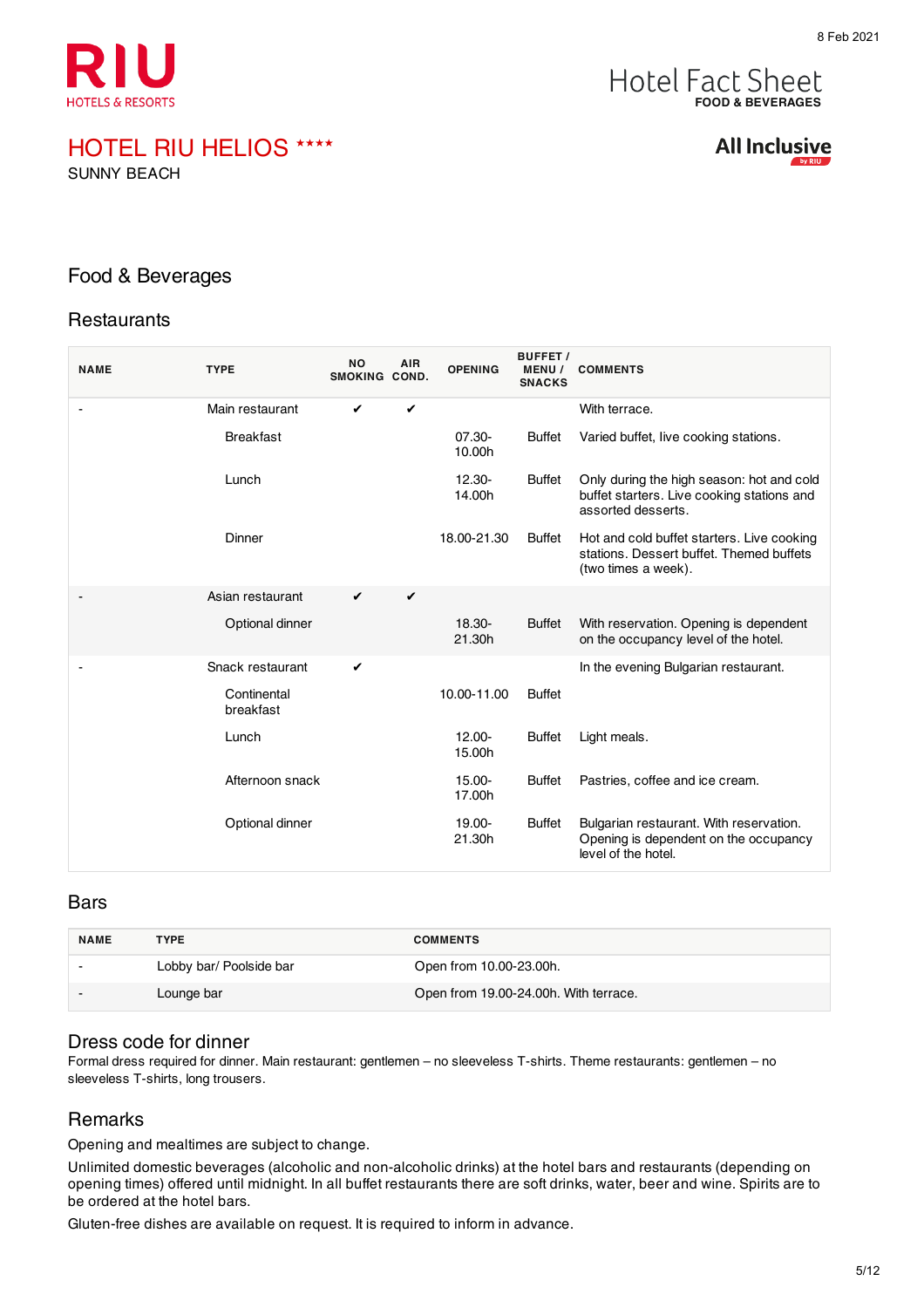

## Hotel Fact Sheet

HOTEL RIU HELIOS ★★★★

SUNNY BEACH



#### All Inclusive

| ALL INCLUSIVE FACILITIES                                                                                |
|---------------------------------------------------------------------------------------------------------|
| All meals, snacks and domestic alcoholic and non-alcoholic beverages in all hotel bars and restaurants. |
| Sports, activities and entertainment programme as described.                                            |
| WiFi throughout the hotel.                                                                              |
| All hotel quests are required to wear an "All Inclusive" wristband for identification purposes.         |
|                                                                                                         |

#### Remarks

Unlimited domestic beverages (alcoholic and non-alcoholic drinks) at the hotel bars and restaurants (depending on opening times) offered until midnight. In all buffet restaurants there are soft drinks, water, beer and wine. Spirits are to be ordered at the hotel bars.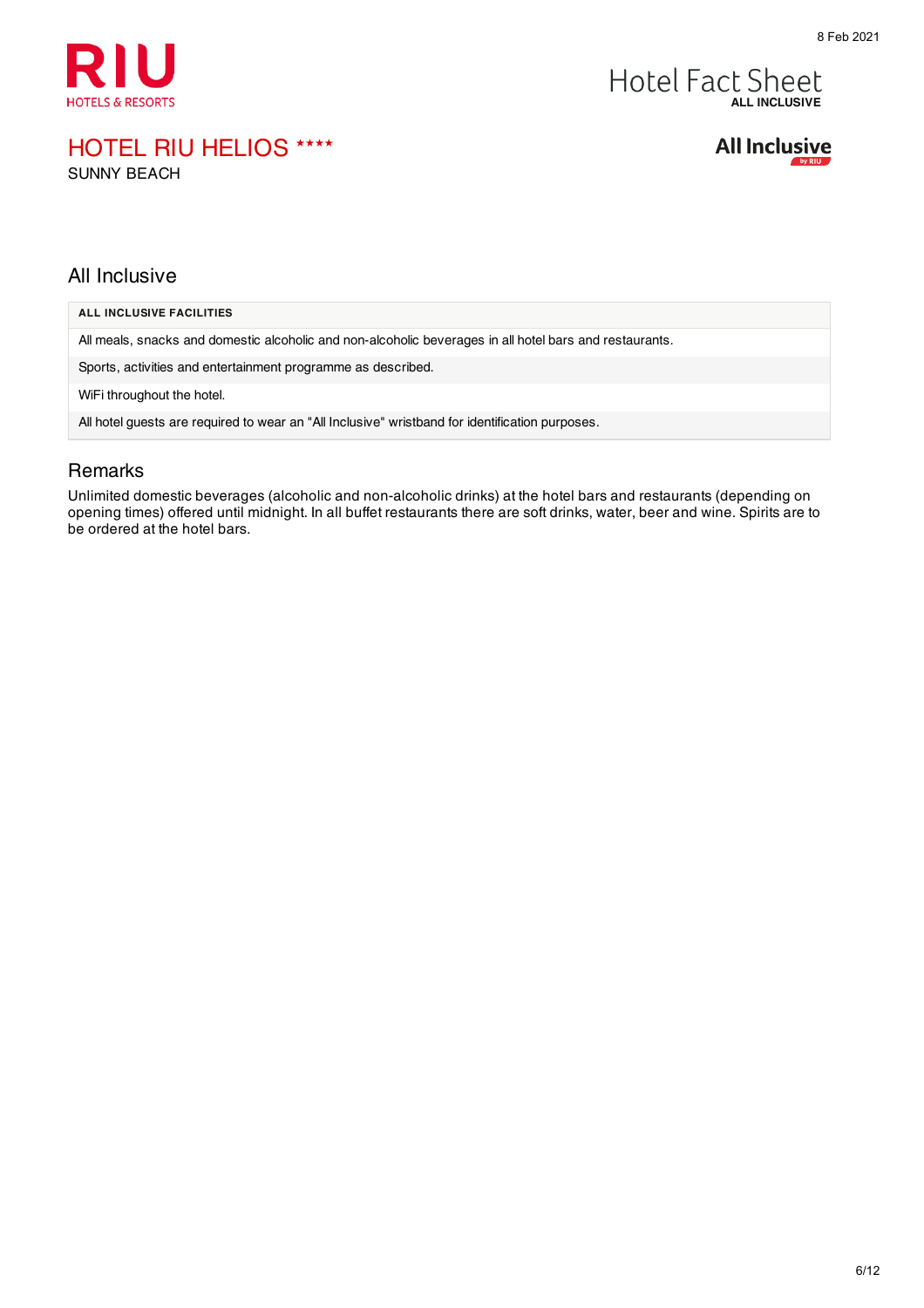

# **Hotel Fact Sheet**

## HOTEL RIU HELIOS ★★★★

SUNNY BEACH

**All Inclusive** 

#### Outdoor areas

#### Swimming pools

| POOL TYPE    | SIZE<br>(SQ M ) | <b>FRESH WATER</b> | <b>HEATED IN WINTER</b> | <b>INTEGRATED</b> | <b>COMMENTS</b>             |
|--------------|-----------------|--------------------|-------------------------|-------------------|-----------------------------|
| Outdoor pool | 595             |                    |                         |                   | Integrated children's pool. |
| Outdoor pool | 935             |                    |                         |                   | Integrated children's pool. |

#### Pool area

| <b>POOL FACILITIES</b> | <b>DEPOSIT REQUIRED</b> | <b>COMMENTS</b> |
|------------------------|-------------------------|-----------------|
| Sun terrace            |                         |                 |
| Sun loungers           |                         |                 |
| Parasols               |                         |                 |
| Pool towels            |                         |                 |

#### Garden

**Size:** 8.000 (sq m )

#### Beach

**Name:** Sunny Beach **Length of beach:** 8 km **Distance from hotel:** 50 m approx.

#### Beach facilities

| <b>BEACH FACILITIES</b> | <b>EXTRA CHARGE</b> | <b>ALSO IN WINTER</b> | <b>COMMENTS</b> |
|-------------------------|---------------------|-----------------------|-----------------|
| Sun loungers            |                     |                       | Local provider. |
| Parasols                |                     |                       | Local provider. |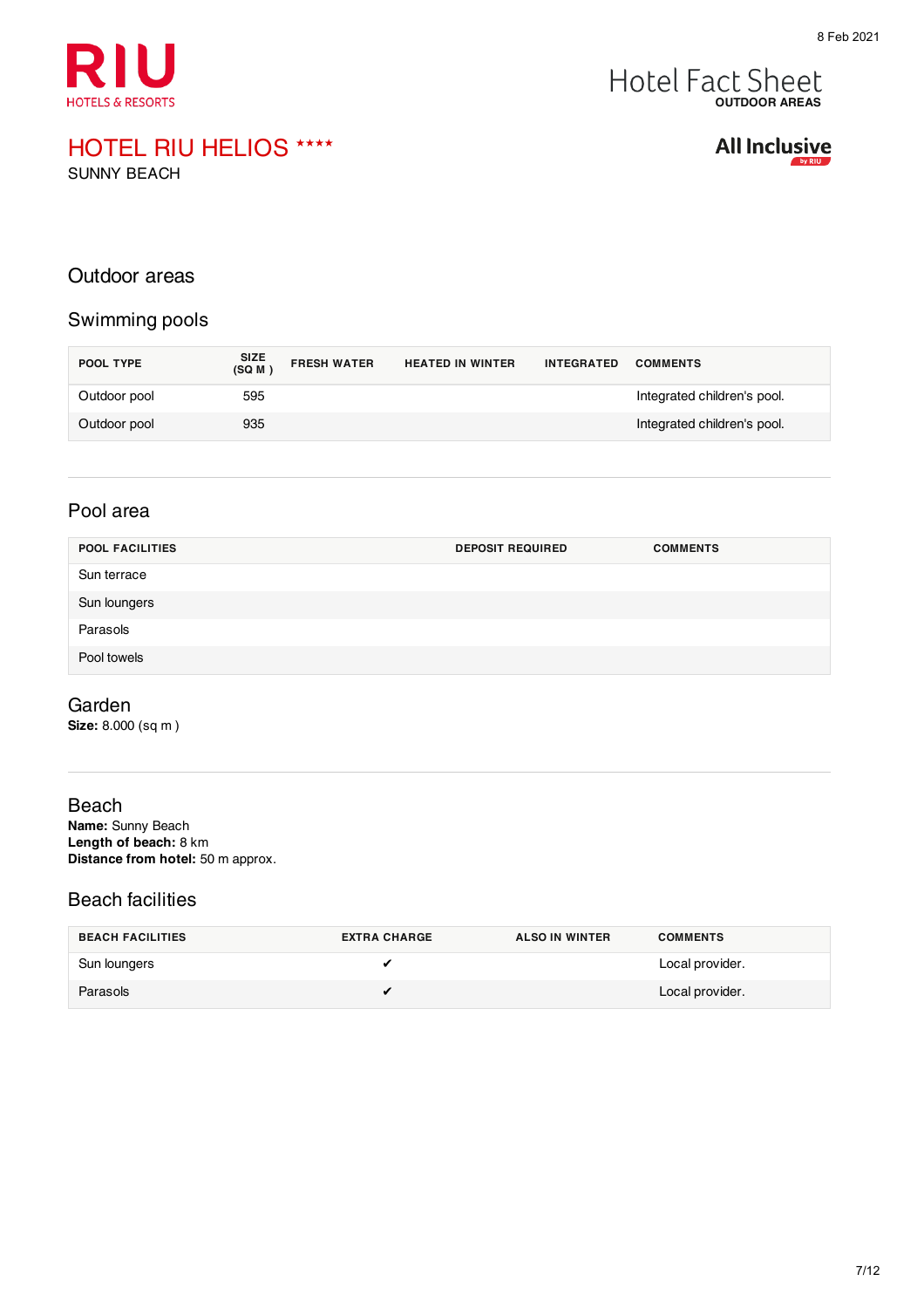



SUNNY BEACH

All Inclusive

#### Activities & Entertainment

#### Sports

| <b>ACTIVITY</b>              |   | <b>DISTANCE</b><br>NO CHARGE EXTRA CHARGE HOTEL<br>APPROX. | <b>COMMENTS</b>                                                                                          |
|------------------------------|---|------------------------------------------------------------|----------------------------------------------------------------------------------------------------------|
| Gym                          | ✔ | ✔                                                          | Use of gym is restricted to guests over 18 years old.<br>Sports shoes are compulsory when using the gym. |
| Workout                      | ✓ | ✔                                                          |                                                                                                          |
| Beach volleyball             | ✔ | ✔                                                          | Beach volleyball court.                                                                                  |
| Aqua gymnastics              | ✔ | ✔                                                          |                                                                                                          |
| Tennis                       | ✔ | ✔                                                          | Artificial turf tennis court, racquets and tennis balls<br>(deposit required).                           |
| Multipurpose sports<br>pitch | ✔ | ✔                                                          |                                                                                                          |
| <b>Billiards</b>             |   | ✔<br>✔                                                     |                                                                                                          |
| Minigolf                     |   | ✔<br>✔                                                     |                                                                                                          |

#### **Remarks**

**Optional sports and facilities nearby (additional charge):**

- Various water sports available
- Horse riding
- Bicycle hire

#### Entertainment

| WHEN?   | <b>ACTIVITY</b>                            |               |   | TIMES A WEEK NO CHARGE EXTRA CHARGE COMMENTS |  |
|---------|--------------------------------------------|---------------|---|----------------------------------------------|--|
| Daytime | RiuLand kids' club (4-7 & 8-12 yrs)        |               |   |                                              |  |
|         | Daytime entertainment programme for adults | 6             |   |                                              |  |
| Evening | Live music, shows & RIU entertainment      | Several times | ✔ |                                              |  |

#### Children

| <b>FACILITIES</b>                       | NO CHARGE EXTRA CHARGE COMMENTS |                                                                       |
|-----------------------------------------|---------------------------------|-----------------------------------------------------------------------|
| RiuLand kids' club (4-7 & 8-12)<br>yrs) | ✓                               | 6 x per week.                                                         |
| Children's pool                         | $\checkmark$                    | There are 2 children's sections integrated in the 2 outdoor<br>pools. |
| Children's playground                   | ✔                               |                                                                       |
| High chairs                             | ✔                               | Depending on availability.                                            |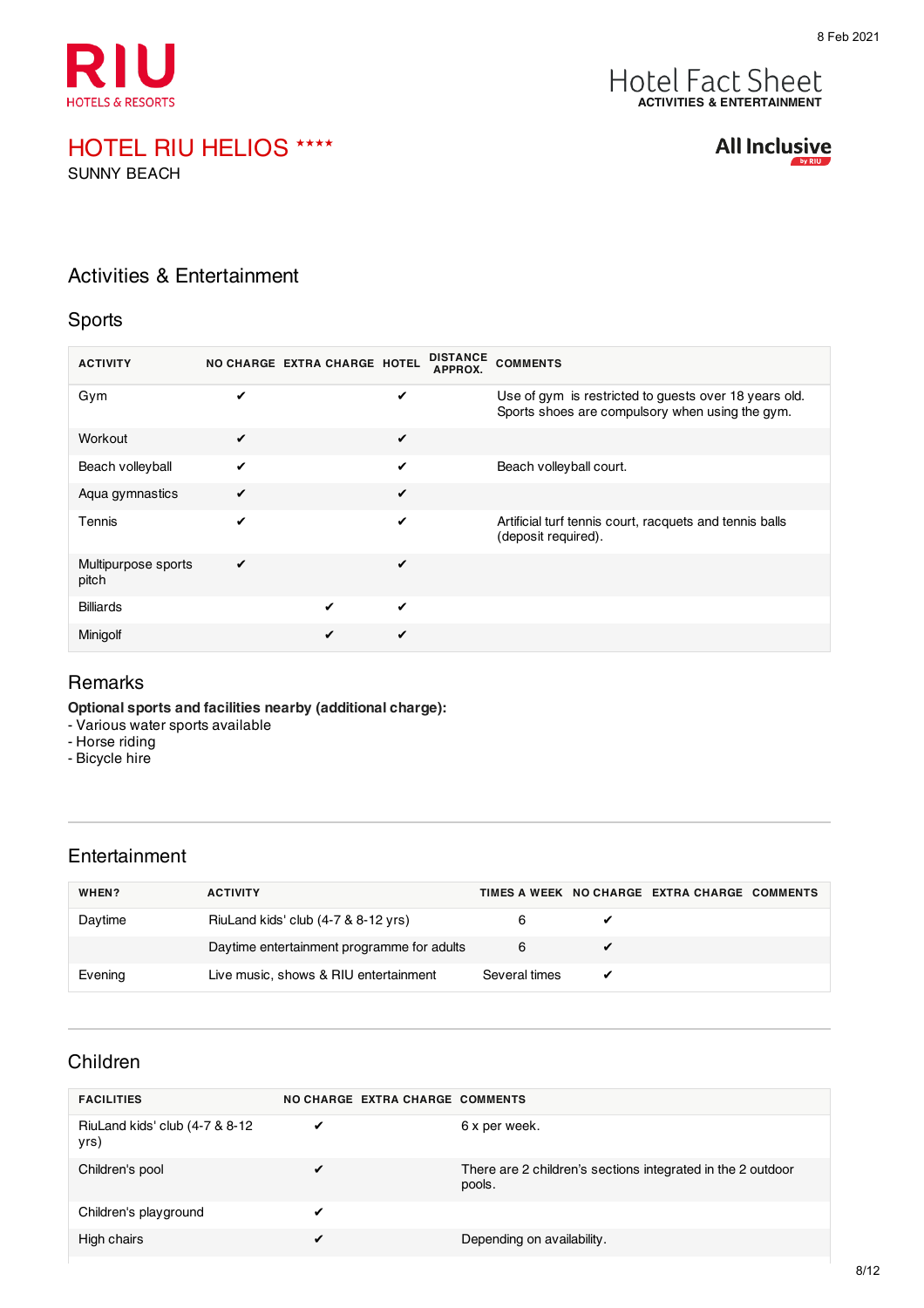| <b>FACILITIES</b> | NO CHARGE EXTRA CHARGE COMMENTS |                            |  |
|-------------------|---------------------------------|----------------------------|--|
| Cots              |                                 | Depending on availability. |  |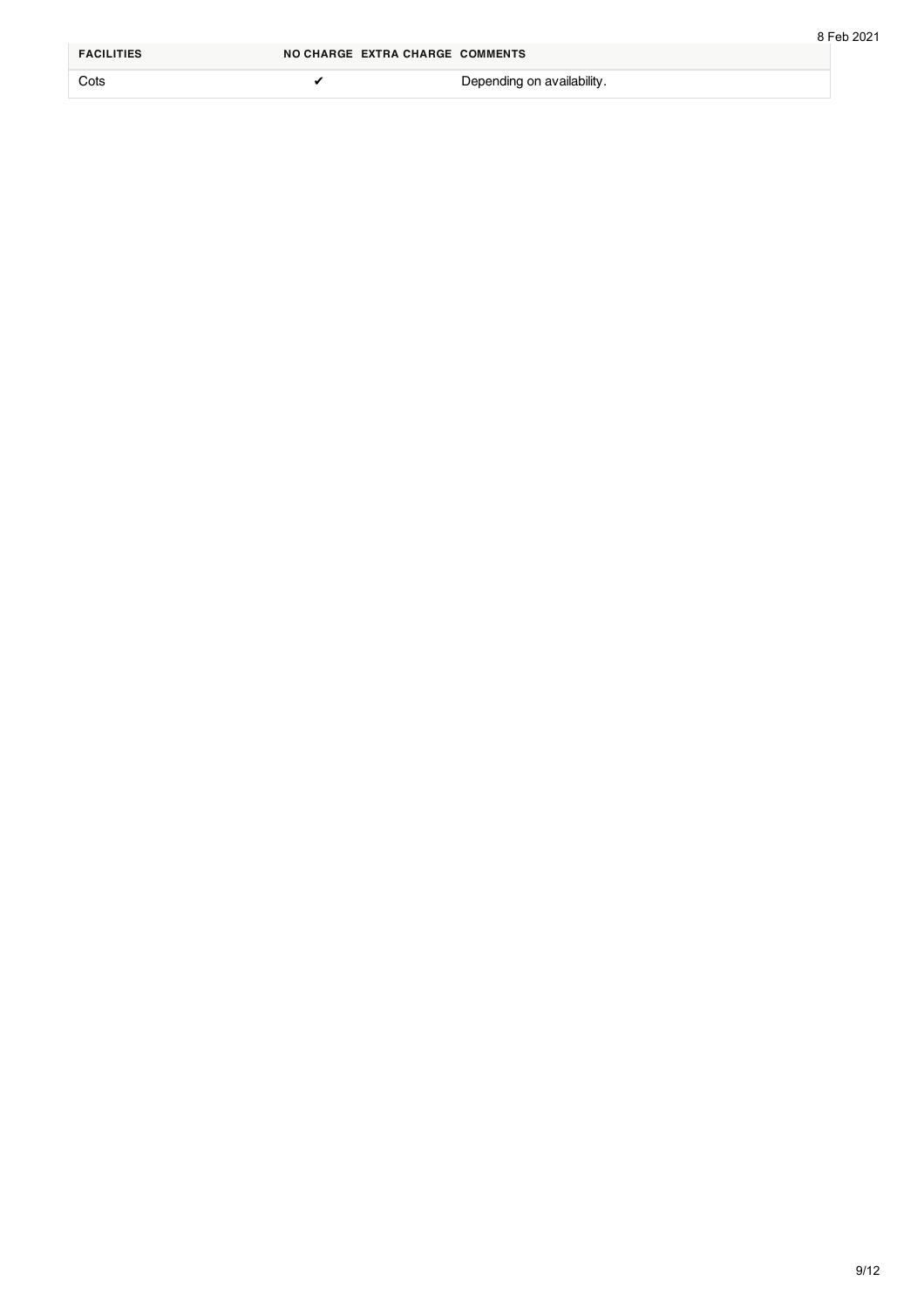



SUNNY BEACH

#### Info for disabled guests

#### Adapted rooms

| Adapted rooms for wheelchair user available |                                                     |
|---------------------------------------------|-----------------------------------------------------|
| Room category                               | <b>DDSB</b>                                         |
| Number of adapted rooms                     | 6                                                   |
| Size of adapted rooms (sq m)                | 33                                                  |
| Location of adapted rooms (area/floor)      | There are 6 adapted rooms on the 3rd and 4th floor. |

#### Adapted rooms - Door widths

| Entrance                                | 90 cm                    |
|-----------------------------------------|--------------------------|
| Bedroom (if there is an extra door)     | $\overline{\phantom{0}}$ |
| Living room (if there is an extra door) | $\overline{\phantom{0}}$ |
| Bathroom                                | 90 cm                    |
| Balcony/Terrace                         | 90 cm                    |

#### Adapted rooms - Bathroom facilities

| <b>Bathtub</b>                                                                 | Х                        |
|--------------------------------------------------------------------------------|--------------------------|
| Shower                                                                         | ✓                        |
| Step free shower or roll in shower (level entry with no raised lip<br>or step) | ✔                        |
| Shower seat                                                                    | Х                        |
| Support/grab rails in shower                                                   | ✔                        |
| Support/grab rails in bathtub                                                  | X                        |
| Clear wheelchair turning circle (1.50m diameter) in the<br>bathroom            | Х                        |
| Support/grab rails near WC                                                     | Х                        |
| Enough wheelchair turning room/min. 0.7m transfer space next ✔<br>to the WC    |                          |
| Washbasin accessible with wheelchair                                           | ✔                        |
| Entry height of the shower (from floor)                                        | 0 <sub>cm</sub>          |
| Entry height of the bathtub (from floor)                                       | $\overline{\phantom{0}}$ |
| Height of the basin                                                            | 82 cm                    |
| Height of the toilet                                                           | 42 cm                    |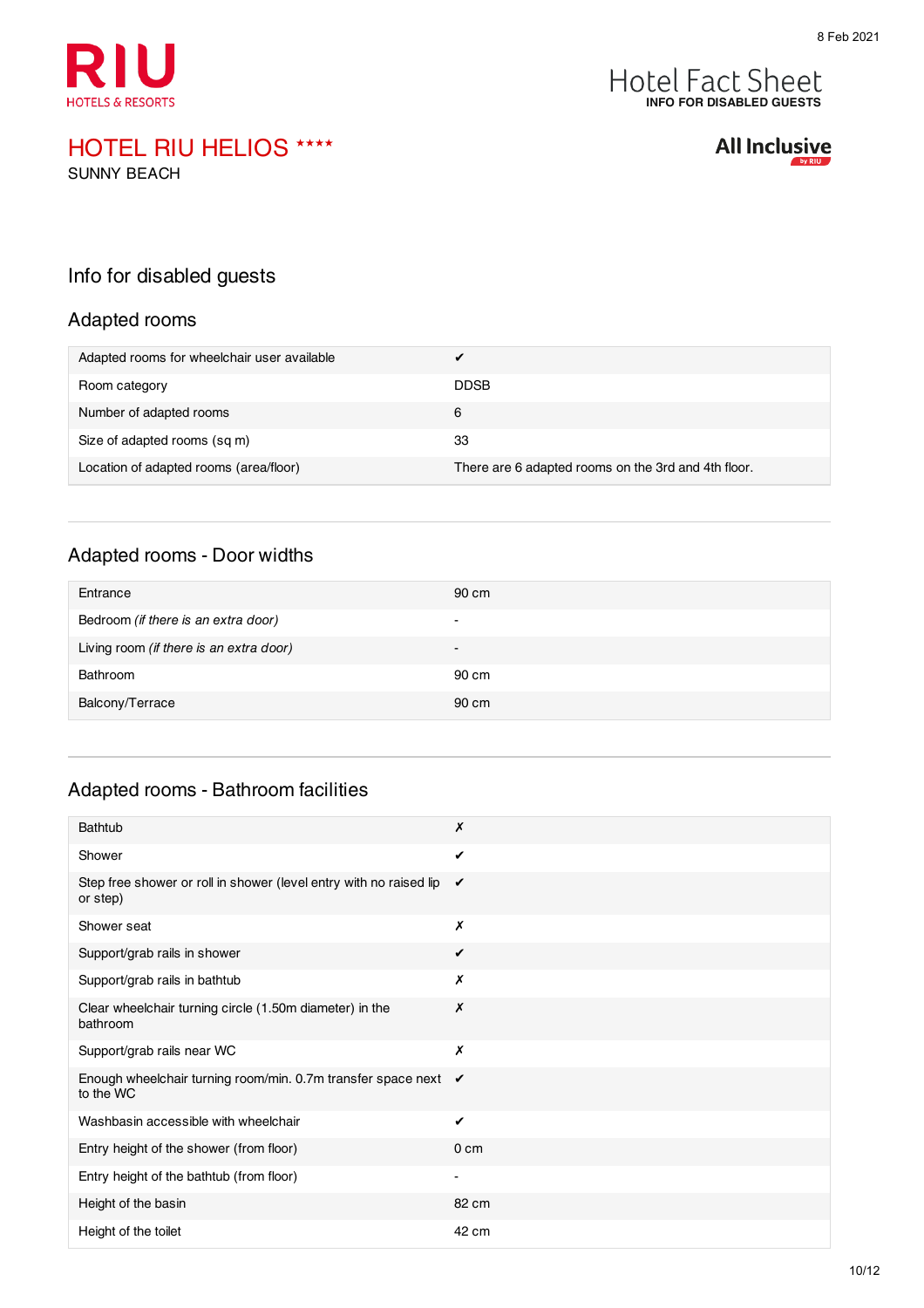#### General hotel facilities

| Lift available                                       |        |
|------------------------------------------------------|--------|
| Lift's door width                                    | 90 cm  |
| Lift's depth                                         | 130 cm |
| Possibility to rent a wheelchair or mobility scooter |        |

#### Accessibility of public areas in the hotel

All public areas are accessible for wheelchair user by ramps or elevators

#### Accessibility of hotels' swimming pool

| At least one swimming pool accessible                 | ↗                |
|-------------------------------------------------------|------------------|
| Stairs - number of steps                              | 5                |
| Stairs with handrail                                  | х                |
| Ladder - number of steps                              | 5                |
| Ramp available                                        | Х                |
| Ramp with handrail                                    | х                |
| Pool lift available (on request)                      | Х                |
| Accessible bathroom near the swimming pool (distance) | 100 <sub>m</sub> |

#### Additional facilities in hotel

Location of additional toilets for wheelchair user if available Lobby area and by the Snack restaurant.

#### Hotel location and environment

| Surrounding areas of the hotel easily accessed by wheelchair<br>users | ✔ |
|-----------------------------------------------------------------------|---|
| Flat                                                                  | ✔ |
| Hillside                                                              | Х |
| Paved sidewalks and streets                                           | ✔ |
| Flat landscape                                                        | ✔ |
| Slightly rising or descending landscape                               | Х |
| Paved way to the beach promenade                                      | ✔ |
| Paved way to the ocean at the beach                                   | Х |
| Wheelchair access to the sea                                          | Х |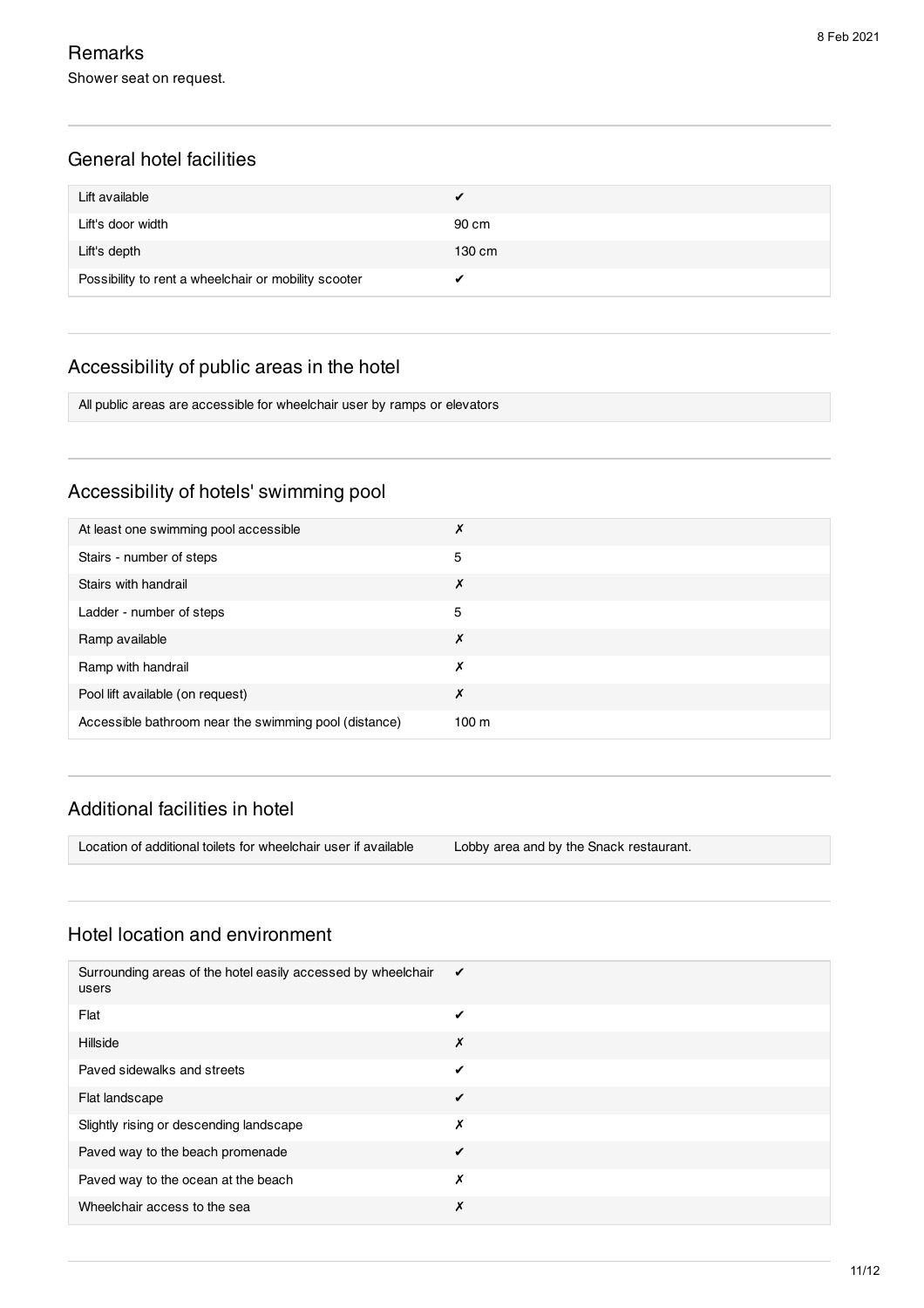#### Facilities of non-adapted rooms

Specifications for Double standard room

| Bathtub                                                   | $\boldsymbol{x}$ |
|-----------------------------------------------------------|------------------|
| Shower                                                    | $\checkmark$     |
| Roll in shower/shower accessible for wheelchair           | X                |
| Shower seat                                               | X                |
| Support/grab rails in the shower                          | ✔                |
| Support/grab rails in the bathtub                         | Х                |
| Support/grab rails near WC                                | Х                |
| Enough wheelchair turning room/floor space next to the WC | X                |
| Washbasin accessible for wheelchair                       | X                |
| Walk in shower (steps or raised lip)                      | ✔                |
| Step free shower (level entry with no raised lip or step) | X                |
| Door widths - Entrance                                    | 90 cm            |
| Bedroom (if there is an extra door)                       |                  |
| Living room (if there is an extra door)                   |                  |
| Bathroom                                                  | 90 cm            |
| Balcony/Terrace                                           | 90 cm            |
| Number of standard rooms located on the ground floor      | 0                |

Please contact hotel if more detailed information is needed.